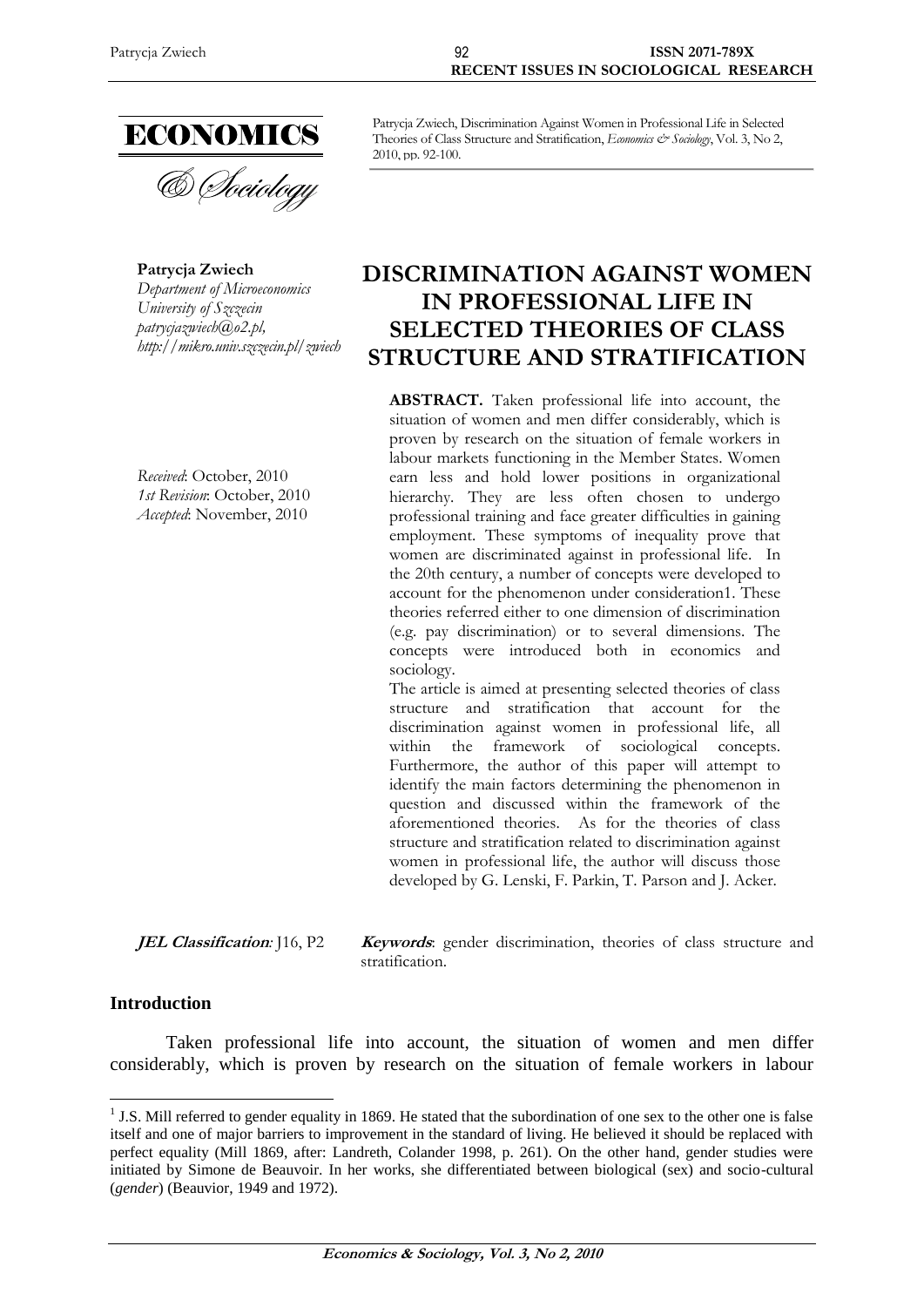| Patrycja Zwiech | 93                                     | <b>ISSN 2071-789X</b> |  |
|-----------------|----------------------------------------|-----------------------|--|
|                 | RECENT ISSUES IN SOCIOLOGICAL RESEARCH |                       |  |

markets functioning in the Member States. Women earn less and hold lower positions in organizational hierarchy. They are less often chosen to undergo professional training and face greater difficulties in gaining employment (Zwiech 2010, pp. 269-285). This fact is proven by reports published by Open Society Institute, World Economic Forum or World Bank (OSI 2005; World Bank 2004; World Economic Forum 2005).

Wages and salaries are true reflection of differences between the situation of women and men in the labour market. For instance, analyzing *gender pay gap* (GPG) 2 presented by Eurostat for average hourly rates, it can be noticed that in the Member States women's hourly rates are about 18% lower than men's rates. Furthermore, in some countries this difference is as many as 25%, which is shown in Table 1.

Table 1. GPG (gender pay gap) index determining average hourly rates for women and men in the EU Member States in 2002 and 2006-2008.

| <b>EU</b> Member States | 2002           | 2006 | 2007 | 2008 |
|-------------------------|----------------|------|------|------|
| Italy                   |                | 4.4  | 5.1  | 4.9  |
| Slovenia                | 6.1            | 8    | 8.3  | 8.5  |
| Belgium                 | $\ddot{\cdot}$ | 9.5  | 9.1  | 9    |
| Romania                 | 16             | 7.8  | 12.7 | 9    |
| Malta                   |                | 5.2  | 7.6  | 9.2  |
| Portugal                |                | 8.4  | 8.3  | 9.2  |
| Poland                  | 7.5            | 7.5  | 7.5  | 9.8  |
| Luxembourg              |                | 10.7 | 12.5 | 12.4 |
| Latvia                  |                | 15.1 | 15.4 | 13.4 |
| Bulgaria                | 18.9           | 12.4 | 12.4 | 13.6 |
| Denmark                 |                | 17.6 | 17.7 | 17.1 |
| Spain                   | 20.2           | 17.9 | 17.1 | 17.1 |
| Sweden                  | $\cdot$        | 16.5 | 17.9 | 17.1 |
| Hungary                 | 19.1           | 14.4 | 16.3 | 17.5 |
| <b>EU-27</b>            | $\ddot{\cdot}$ | 17.7 | 17.6 | 17.8 |
| France                  |                | 15.4 | 16.9 | 19.2 |
| Holland                 | 18.7           | 23.6 | 23.6 | 19.6 |
| Finland                 |                | 21.3 | 20   | 20   |
| Slovakia                | 27.7           | 25.8 | 23.6 | 20.9 |
| <b>Great Britain</b>    | 27.3           | 24.3 | 21.1 | 21.4 |
| Cyprus                  | 22.5           | 21.8 | 23.1 | 21.6 |
| Lithuania               | 13.2           | 17.1 | 20   | 21.6 |
| Greece                  | 25.5           | 20.7 | 21.5 | 22   |
| Germany                 |                | 22.7 | 23   | 23.2 |
| Austria                 |                | 25.5 | 25.5 | 25.5 |
| Czech Republic          | 22.1           | 23.4 | 23.6 | 26.2 |
| $EU-25$                 |                | 18.1 | 17.8 |      |
| <b>EU-15</b>            |                | 18.7 | 18.3 |      |
| Estonia                 |                | 29.8 | 30.9 |      |
| Ireland                 | 15.1           | 17.2 | 17.1 |      |

*Source:* http://epp.eurostat.ec.europa.eu/portal/page/portal/labour\_market/earnings/database

 $2^{2}$  GPG index is defined as a percentage difference between average hourly gross rates for women and men in the economy. GPG index show how much (in percentage terms) women's hourly rates are lower than men's ones. It can be calculated with the use of the following formula:

$$
GPG = \frac{wg_m - wg_k}{wg_m} \times 100
$$

where: GPG – gender pay gap;  $wg_m$  – men's hourly rate;  $wg_k$  – women's hourly rate.

 $\overline{a}$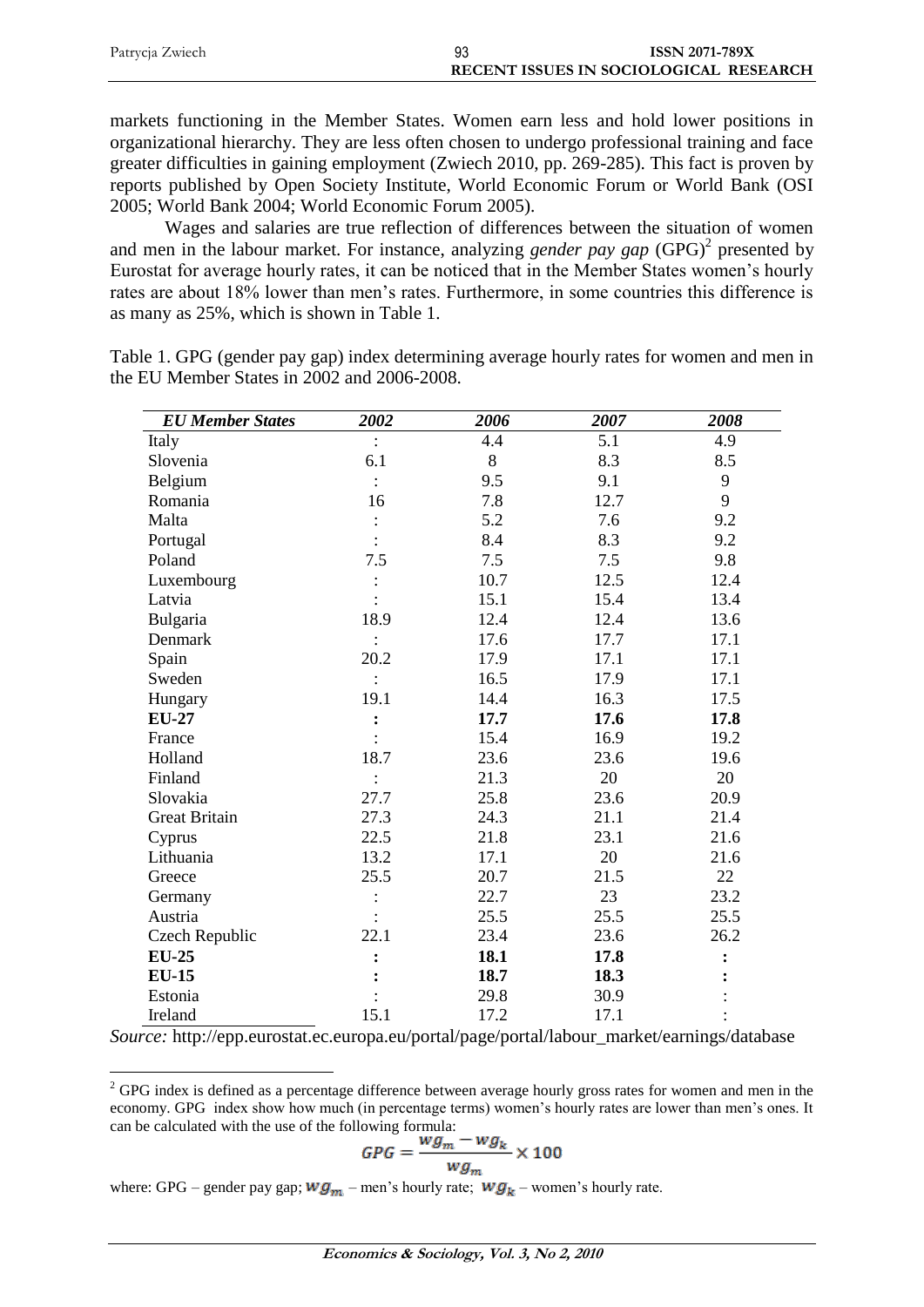| Patrycja Zwiech | 94 | <b>ISSN 2071-789X</b>                  |
|-----------------|----|----------------------------------------|
|                 |    | RECENT ISSUES IN SOCIOLOGICAL RESEARCH |

GPG index for the year 2008 suggests that the Member States deal with considerable differences in hourly rates between women and men. The slightest ones are observed in Italy, Slovenia, Belgium, Romania, Malta, Portugal and Poland (less than 10%), whereas the greatest – in the Czech Republic, Austria and Estonia (over 25%). Furthermore, having analyzed the index it might me stated that in the period 2002 – 2008, the differences under consideration became slighter in 12 countries (Belgium, Romania, Latvia, Bulgaria, Denmark, Spain, Hungary, Finland, Slovakia, Great Britain, Cyprus, Greece) and greater in the remaining 14 states (Italy, Slovenia, Malta, Portugal, Poland, Luxembourg, Sweden, France, Holland, Lithuania, Germany, Czech Republic, Estonia and Ireland), and in the case of Austria they were not subject to any change.

The other aspect in the case of which differences between women's and men's situation in the labour market can be noticed are job opportunities. Having analyzed the unemployment rates in particular Member States, it can be noticed that women's situation is less favourable. The aforementioned rates for women were higher than those for men during the period under examination in the majority of the EU states, which is shown in Table 2.

|          | Table 2. Unemployment rates for women and men in the EU Member States in 1997, 2002 |  |  |  |  |  |
|----------|-------------------------------------------------------------------------------------|--|--|--|--|--|
| and 2007 |                                                                                     |  |  |  |  |  |

| Specification        | 1997         | 2002 | 2007 | Specification        | 1997       | 2002 | 2007 |
|----------------------|--------------|------|------|----------------------|------------|------|------|
|                      | <b>WOMEN</b> |      |      |                      | <b>MEN</b> |      |      |
| Greece               | 15.2         | 15.6 | 13.6 | Slovakia             | 16.3       | 18.6 | 10.0 |
| Slovakia             | 16.4         | 18.7 | 12.8 | <b>Poland</b>        | 9.1        | 19.1 | 9.0  |
| Spain                | 22.6         | 15.7 | 10.9 | Germany              | 9.0        | 8.8  | 8.4  |
| Poland               | 13.0         | 20.9 | 10.4 | Romania              | 7.5        | 9.1  | 8.2  |
| Portugal             | 7.5          | 6.0  | 9.6  | France               | 10.0       | 7.7  | 7.9  |
| Italy                | 15.3         | 11.5 | 8.8  | Hungary              | 9.7        | 6.2  | 7.0  |
| France               | 13.2         | 9.7  | 8.8  | Belgium              | 7.3        | 6.7  | 6.7  |
| Belgium              | 11.9         | 8.6  | 8.5  | Portugal             | 6.0        | 4.1  | 6.6  |
| Germany              | 9.8          | 7.9  | 8.3  | Finland              | 12.3       | 9.1  | 6.5  |
| Malta                | 7.4          | 9.3  | 7.6  | Bulgaria             | 16.7       | 18.9 | 6.5  |
| Hungary              | 8.1          | 5.4  | 7.6  | Latvia               | 15.1       | 13.3 | 6.4  |
| Bulgaria             |              | 17.3 | 7.3  | Spain                | 13.1       | 8.1  | 6.4  |
| Finland              | 13.0         | 9.1  | 7.2  | Estonia              | 10.3       | 10.8 | 5.8  |
| Czech Republic       | 8.1          | 9.0  | 6.7  | Sweden               | 10.2       | 5.3  | 5.8  |
| Sweden               | 9.5          | 4.6  | 6.4  | Malta                | 6.4        | 6.6  | 5.7  |
| Romania              | 6.2          | 7.7  | 6.1  | <b>Great Britain</b> | 7.6        | 5.6  | 5.7  |
| Slovenia             | 7.1          | 6.8  | 5.8  | Greece               | 6.4        | 6.8  | 5.6  |
| Luxembourg           | 3.9          | 3.7  | 5.7  | Italy                | 8.7        | 6.7  | 5.4  |
| Latvia               | 13.6         | 11.0 | 5.4  | Ireland              | 9.9        | 4.7  | 4.7  |
| Austria              | 5.4          | 4.4  | 5.0  | Czech Republic       | 5.0        | 5.9  | 4.3  |
| <b>Great Britain</b> | 5.8          | 4.5  | 4.9  | Lithuania            | 14.6       | 14.2 | 4.1  |
| Cyprus               | 7.2          | 4.5  | 4.6  | Luxembourg           | 2.0        | 2.0  | 4.0  |
| Lithuania            | 11.7         | 12.8 | 4.4  | Austria              | 3.6        | 4.0  | 3.9  |
| Denmark              | 6.2          | 5.0  | 4.1  | Slovenia             | 6.8        | 5.9  | 3.8  |
| Ireland              | 9.9          | 4.1  | 4.1  | Denmark              | 4.4        | 4.3  | 3.4  |
| Estonia              | 8.9          | 9.7  | 4.0  | Cyprus               | 3.2        | 2.9  | 3.3  |
| Holland              | 6.6          | 3.1  | 3.6  | Holland              | 3.7        | 2.5  | 2.8  |

Comment: no data is available for 1997 – hence data for the Czech Republic, Latvia, Lithuania refers to 1998, for Slovakia and Romania – to 1999, and for Cyprus, Bulgaria and Malta – to 2000; no data is available for 2007 – hence data for Greece, Italy and Great Britain refers to 2006.

*Source:* own elaboration based on Eurostat, http://epp.eurostat.cec.eu.int/portal/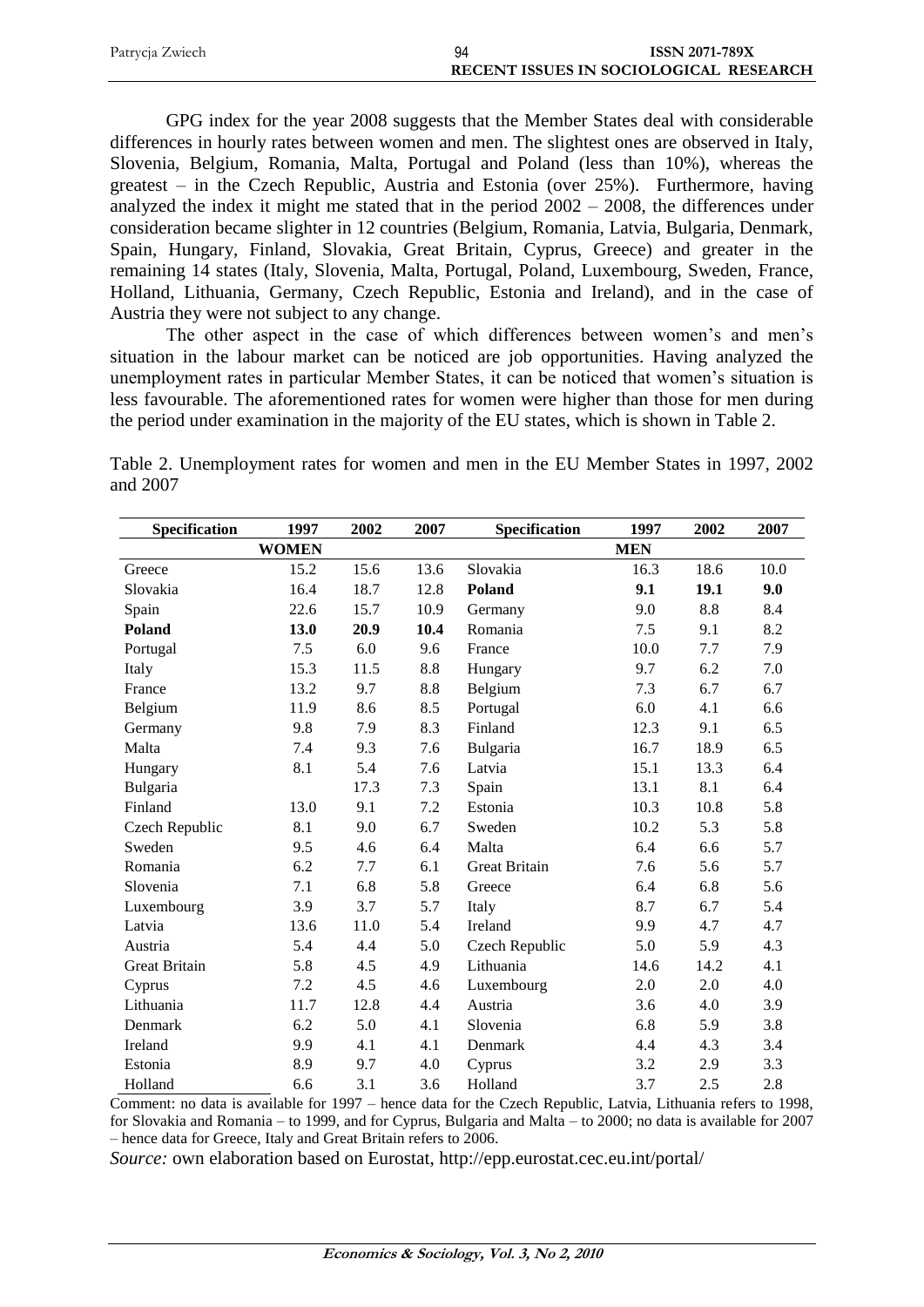| Patrycja Zwiech | 95 | <b>ISSN 2071-789X</b>                  |
|-----------------|----|----------------------------------------|
|                 |    | RECENT ISSUES IN SOCIOLOGICAL RESEARCH |

Remuneration and employment opportunities are not the only aspects of professional life in which the situation of both groups differ considerably. Women face discrimination in other spheres as well. And so, one may distinguish the following types of discrimination against women in the labour market (Zwiech, 2009, pp. 796-104):

- a) **Pay discrimination** reflected in considerable differences in remuneration received by women and men;
- b) **Employment discrimination** implies that the discriminated groups are provided with limited employment opportunities;
- c) **Professional discrimination** occurrs when there are arbitrary restrictions on access to some professions;
- d) **Position discrimination** occurring when there are arbitrary restrictions on access to managerial or decision-making positions;
- e) **Discrimination in access to training.**

In the  $20<sup>th</sup>$  century, a number of concepts were developed to account for the discrimination against women in professional life. These theories explain either one dimension of discrimination (e.g. pay discrimination) or several dimensions. These concepts were introduced both in economics and sociology.

Taken sociological theories related to the phenomenon under consideration, one may mention profeminist theories<sup>3</sup> as well as theories of class structure and stratification.

# **Discrimination against women in selected theories of class structure and stratification**

As for the theories of class structure and stratification that refer to discrimination against women in the labour market, one may mention Lenski's theory, theory of class formation developed by Parkin, Parson's theory and Acker's theory.

### **The theory developed by G. Lenski**

 $\overline{a}$ 

G. Lenski treats women as a separate social class. He believes that people tend to perceive family as a group of individuals and not as units to be analyzed within stratification systems. That is why the class system based on gender is not taken into account. Women should not be treated only as individuals dependent on men, i.e. as wives and daughters. Hence, the analysis of the developed industrial societies cannot ignore the role of gender in the distribution process any more (Lenski 1966, p. 402).

In industrial societies, women and men are equal in political life and e.g. as far as access to higher education is concerned. However, gender equality does not exist in the labour market. There are a number of obstacles which lessen job opportunities that women may take, and to be more precise their access to more rewarding domains of professional life.

In his theory, G. Lenski states that privileges depend on power<sup>4</sup>, and power depends on resources. He claims that male sex is one of labour market resources. Furthermore, he believes that *women's resources, namely organizations owned, unbroken employment record,* 

<sup>&</sup>lt;sup>3</sup> According to profeminist theories, the main factors that determine discrimination against women in professional life are as follows: implications resulting from the roles that women perform, namely as mothers and educators, household duties with which women are charged as well as care of children, division of activities into female and male ones (due to which women's situation both in social life and in the labour market is worse), structure of capitalist production, division of labour by gender, division of family duties, division of power within a family, i.e. subordination of women, division of roles into typically male and female enhanced by cultural believes and socialization, the fact that men may perceive women as a danger, and finally differences in resources that women and men have at their disposal (Zwiech 2009, pp. 96-104).

<sup>&</sup>lt;sup>4</sup> Power is understood as the ability of an individual or a group to exercise their will, against others' will if necessary.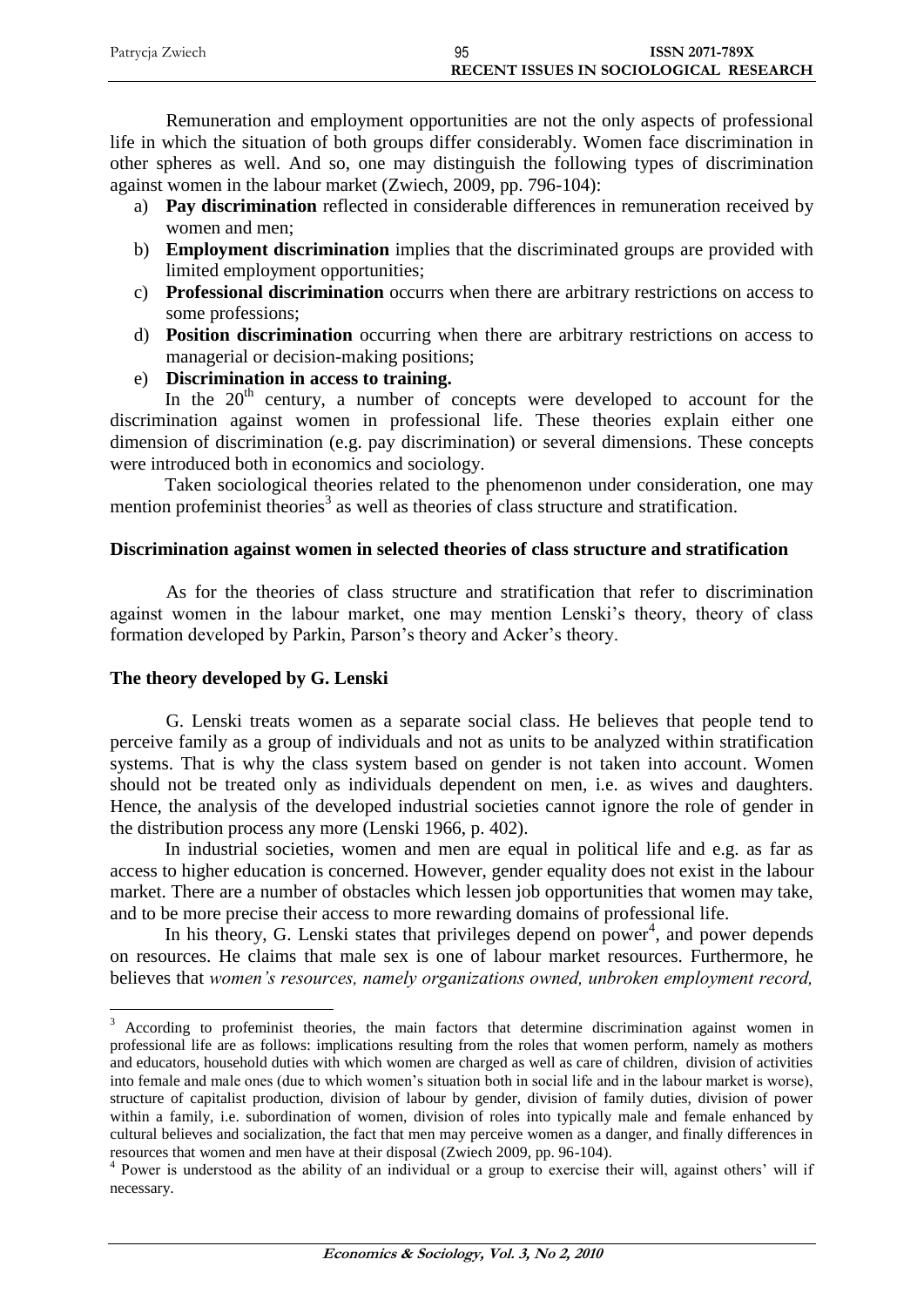| Patrycja Zwiech | 96                                     | <b>ISSN 2071-789X</b> |
|-----------------|----------------------------------------|-----------------------|
|                 | RECENT ISSUES IN SOCIOLOGICAL RESEARCH |                       |

*free time and physical strength, are limited compared to men's resources<sup>5</sup> and thus their power is limited and so are their privileges. Hence, they experience greater disadvantage.*

G. Lenski mentions the following four factors determining the discrimination against women in professional life (Lenski 1966, p. 405):

- 1. **maternal functions**  pregnancy and care of children are chiefly female "roles" due to which they have limited opportunities to compete for more rewarding job positions;
- 2. **traditional division of duties among family members**  it is woman who is responsible for housework ;
- 3. **historical events** successes achieved by women in professional life were as a rule less spectacular than men's; this might be an argument for promoting men and not women, even if the former had lower qualifications;
- 4. **women's attitudes**  knowing that it is less risky to them, women gave up success in economic and political spheres and began to compete in the matrimonial market. Woman may benefit from being married, or at least be financially supported.

The criticism about the theory comes down to the fact that the author does not mention that women earn less than men even when they hold the same position. Lenski also omits horizontal occupational segregation by gender in enterprises and particular trades as well as the fact that segregation often eliminates women from practicing certain professions. The only indication of inequality he notices is that women are seldom given the opportunity to practise more rewarding professions and hold responsible positions.

# **Theory of class formation developed by F. Parkin**

 $\overline{a}$ 

F. Parkin is against including gender inequality in the theory of class structure. He believes that gender could be treated as a factor determining the stratification only if women's disadvantage was greater than class distinction (Parkin 1971, p. 145). However, if one assumes that gender inequality are differences within a given class, the theory of class formation developed by Parkin (Parkin 1974) may be used for explaining the inequality in the labour market (Reszke 1991, pp. 178-179).

The theory formulated by F. Parkin is based on the assumption that *social communities strive after maximizing their benefits via providing a narrow group of people with access to rewards and opportunities. This requires one to distinguish social or physical characteristics (e.g. gender, age, race, nationality, disability) that justify why some people are denied access to rewards and resources*.

In order to refuse a given community access to resources, individual or a group of individuals needs to have advantage. In other words, power possessed by the latter must be greater than power possessed by the former. This process is facilitated when the interested have certain resources, due to which they can limit other groups access to these resources and hence maintain privileged position (Reszke 1991, pp. 179-180).

F. Parkin differentiates between two general strategies adopted for resource acquisition, namely strategies based on exclusion and strategies based on solidarity. Male employees may be more effective than female one in implementing the strategy based on solidarity with employers. At the same time, they may dominate women and follow the

<sup>&</sup>lt;sup>5</sup> One of such resources is e.g. opportunity to organize oneself in order to protect one's interests. Some authors pay attention to the fact that women more often than men work in small firms and hence are more "scattered". That is why they find it more difficult to organize themselves. Women are less likely to begin a strike than men as they must look after children or do housework. Hence, they do not have as much free time as men, which makes it difficult both to improve professional qualifications and be active members of political and professional associations. One should also bear in mind the fact that women who bring up children may not have unbroken employment record. Finally, women are weaker than men taken physical strength into account, which is of major importance in the case of less modern production technologies.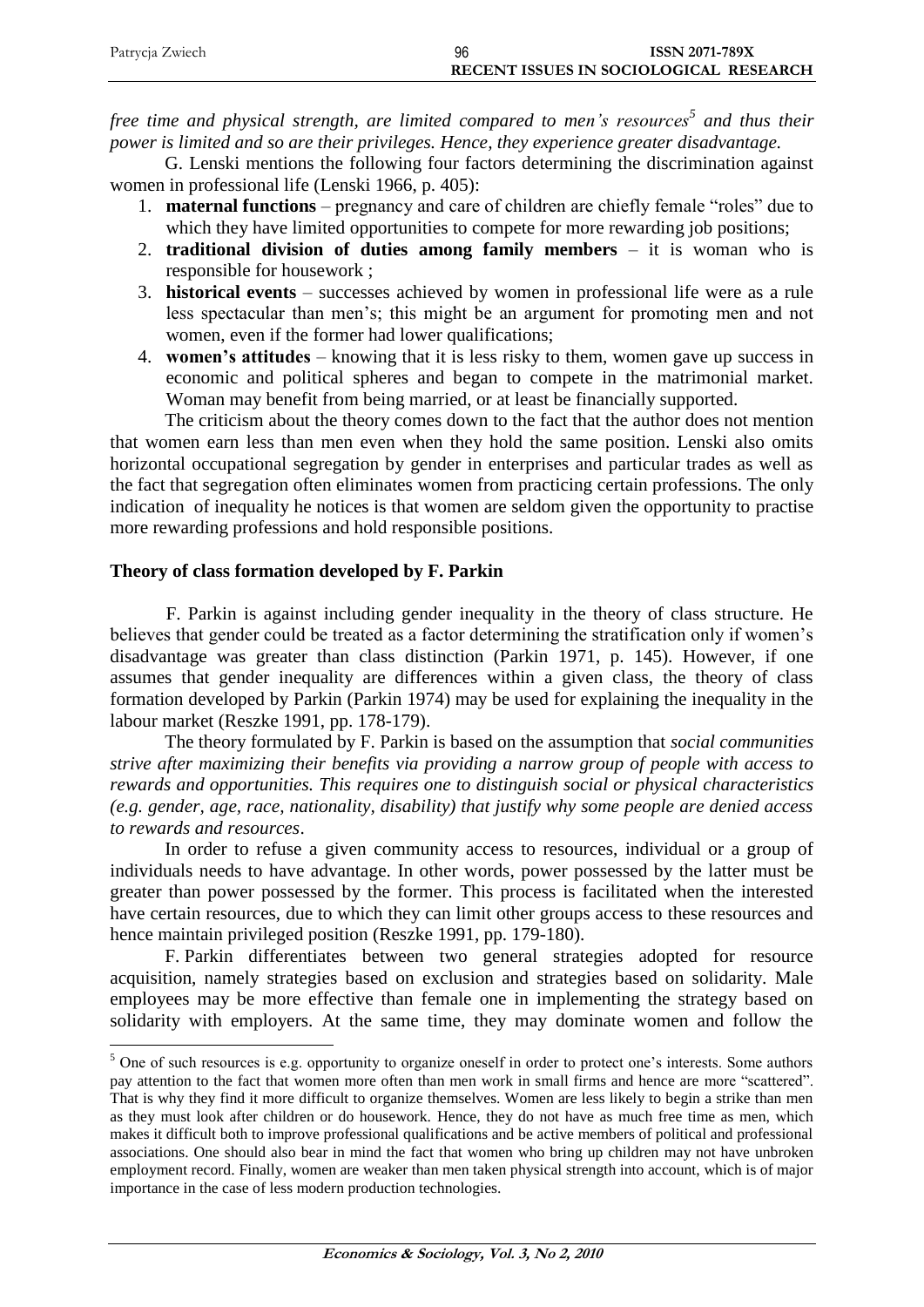| Patrycja Zwiech | <b>ISSN 2071-789X</b>                  |
|-----------------|----------------------------------------|
|                 | RECENT ISSUES IN SOCIOLOGICAL RESEARCH |

strategy based on exclusion. In other words, they exclude females from more profitable trades and managerial positions (both of which grant privileges). This is favoured by low level of solidarity among women determined partly by the distribution of female employees (the fact they work mainly in small firms) and their commitment to family matters, due to which they join labour unions more seldom than men.

Therefore, discrimination against women in the labour market results on the one hand from male employees' interests and on the other hand – from the distribution of female employees, family roles they perform and household duties they are charged with.

The theory is criticized mainly for not determining why the labour market community is divided into men and women and not into families that belong to particular social classes.

### **The theory developed by T. Parsons**

The theory of social stratification formulated by T. Parsons refers to discrimination against women and examines it from functional perspective. T. Parsons claims that family is a solidarity unit. Hence, it has a common status (Parsons 1972). *Women's status is her husband's status as all the family members need to have equal status. It is a functional requirement at the level of a family, local community and global society*.

However, the thesis according to which wife's professional status and income do not affect the family status is not reasonable as they do have effect on the situation of family and children's future. Empirical research examines the effect that professional employment of a married woman has on her status and social standing of the entire family<sup>6</sup>. The results suggest that work carried out by women also determine the family and her own status. Furthermore, the research shows that professional career pursued by mother has a positive effect on the professional life of her sons (Reszke 1991, p. 166).

*Taken the level of family into account,* husband and wife need to have equal status for the sake of solidarity. Competition could disturb the family balance, which would disable it to perform its main role, i.e. socialization. That is why a typical division of duties followed by family enables only husband-father to entirely commit to professional career, and wife-mother is left with non-professional duties. Even if women works, her professional position does not have effect on the social standing of family. Being a wife and mother are the main social roles played by females (Parsons 1972, p. 550).

Taken the level of local community into consideration, family members need to have equal status so that relative social status of a given family could be determined in relation to other families.

*Finally, taken the level of global society into account,* modern economy requires employees to be mobile geographically. If husband and wife were committed to professional life to the same extent, potential relocation (new job and hence new place of residence) would be difficult.

Thus, Parsons claims that family's reputation and income depend mainly on the professional role performed by husband-father. Man plays an instrumental role in a family, i.e. he supports them, and wife-mother performs expressive role, she keeps house, socializes children, cultivates human values and is involved in voluntary work (Parsons 1972, pp. 113, 252, 257).

<sup>&</sup>lt;sup>6</sup> Acker questioned all the assumptions made by Parsons with reference to women's situation. She claims that the status of wife does not derive from the status of her husband since she has other sources of status as well. Not everyone has family. Some women are the heads of their families and often have a very low standard of living (Acker 1973, pp. 936 – 945). Furthermore, other researchers highlight that practising a given profession, wife and husband may belong to different social classes (Haug 1973, pp. 86 – 98).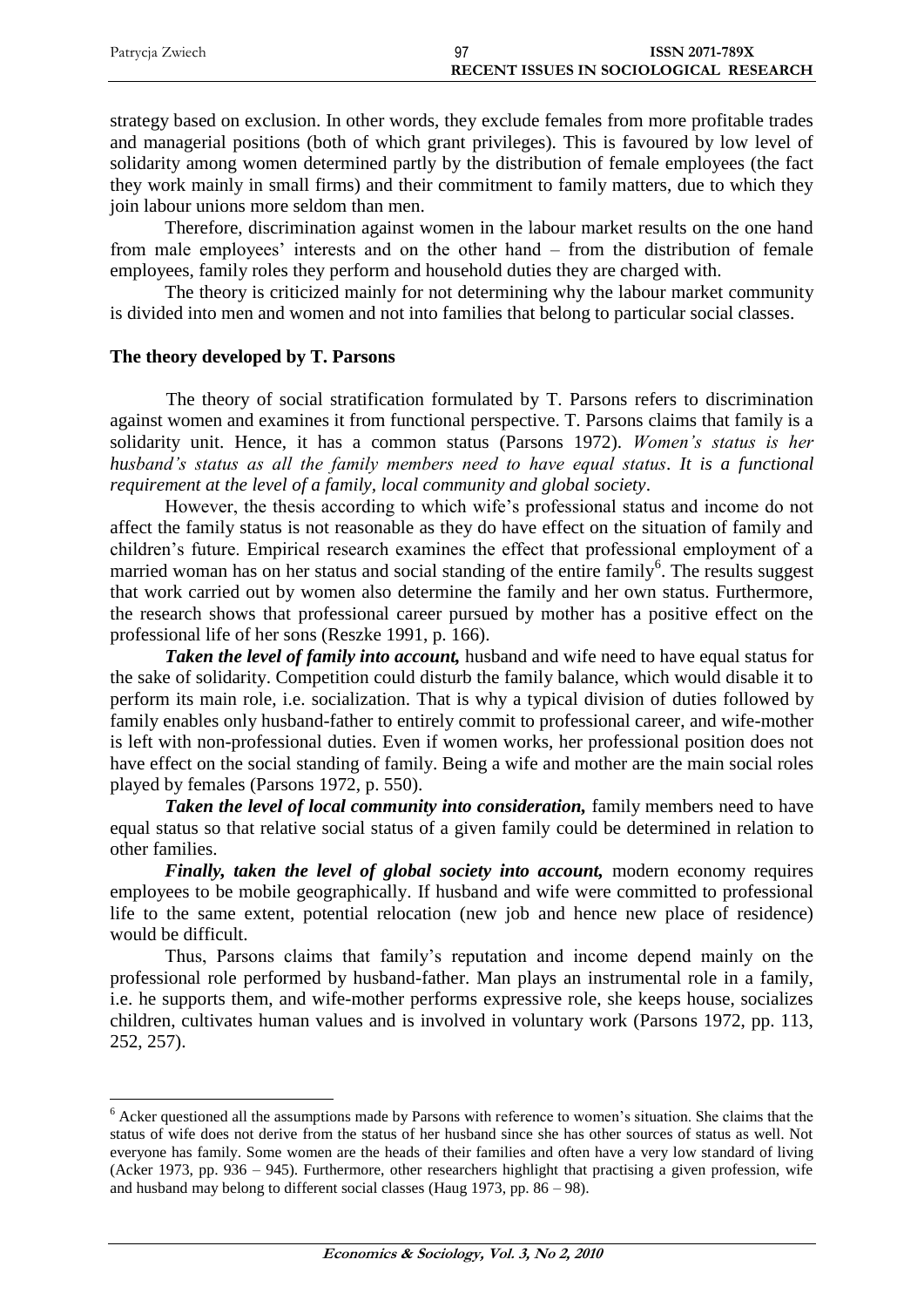| Patrycja Zwiech | 98 | <b>ISSN 2071-789X</b>                  |
|-----------------|----|----------------------------------------|
|                 |    | RECENT ISSUES IN SOCIOLOGICAL RESEARCH |

The traditional division of roles among family members assumes that women's role is not to gain status thanks to professional achievements. Besides, regardless of their skills, women have limited access to some functions and hence cannot achieve the highest status. Parsons claims that the main positive reason behind this state of affairs is a profound importance that woman's role as a mother has to society (Parsons 1972, p. 550).

*Furthermore, he states that the main factors determining discrimination against women are family and household duties, both of which lessen employment opportunities and*  lead to occupational segregation by gender. He is inclined to believe that occupational *segregation and limited access that women have to the most prestigious positions stems from the functional importance of family solidarity and woman's role as a wife and mother.*

The theory under analysis is criticized for referring only to the situation of married women with children. It does not take account of single mothers or women who are the heads of their family and support them all by themselves. Finally, it does not discuss pay discrimination against women, and to be more precise the fact that even though men and women have gained the same professional qualifications and education, the latter earn less.

Furthermore, T. Parsons does not notice that women's economic dependence on men and a relative labour market disadvantage they experience are dysfunctional not only to women themselves, but also to society as their professional qualifications and skills are being squandered (Reszke 1991, pp. 165-166).

# **Theory formulated by J. Acker**

 $\overline{a}$ 

In her theory related to discrimination against women in the labour market, J. Acker refers to the notion of socio-cultural sex (*gender*). *Gender* includes socially construed notions of femininity and masculinity based on beliefs, opinions and stereotypes about differences between men and women. *Gender has an effect on production management, labour process and remuneration. Beliefs and ideas about femininity and masculinity as well as asymmetric power relations and reward system determine social relations to some extent* (Acker 1988, pp. 25-37).

According to the author, the notion of social class includes not only relations of production, but also relations of distribution<sup>7</sup>. In modern capitalist societies, remuneration, *benefits provided by the state and interpersonal relations are forms of gendered distribution*.

*According to the author, wages and salaries depend on gender as they are largely determined by beliefs about differences between women and men*. The division of economy sectors, professions and workplaces into male and female ones goes hand in hand with pay inequality. Besides, gender-based segregation of positions strengthens the association between masculinity and mechanical or technical skills, and between femininity and patience for monotonous duties. The hierarchy placing women on the lowest positions and men – on the top ones, strengthens traditional power relations between men and women and proves the

 $<sup>7</sup>$  Before the era of industrial capitalism, the distribution of means of support was based on rights granted on</sup> account of social role or status. Industrial capitalism changed these rules and remuneration became the main source of income to a newly created working class. However, not everyone was able to work, and women's income was not sufficient to support the family. This change revealed a contradiction fundamental to capitalism, namely between production and reproduction, which resulted from the fact that capitalist economic system was indifferent to the reproduction of working class. Only thanks to actions taken by trade unions, effort made by reformers, and political strife, this conflict could be resolved and new relations of distribution were established. One of such relations was the fact that salary or wage received by man was *family wage*, i.e. he shared it with his wife who was economically dependent and worked for free in a household. Trade unions, reformers, employers and mothers who wanted to take care of their children at home were "for" the ideal wage earned by man and sufficient for family maintenance. Success achieved by a man in the form of *family wage* strengthened a belief that women should not work and even if they do, they should consider their family duties the most important.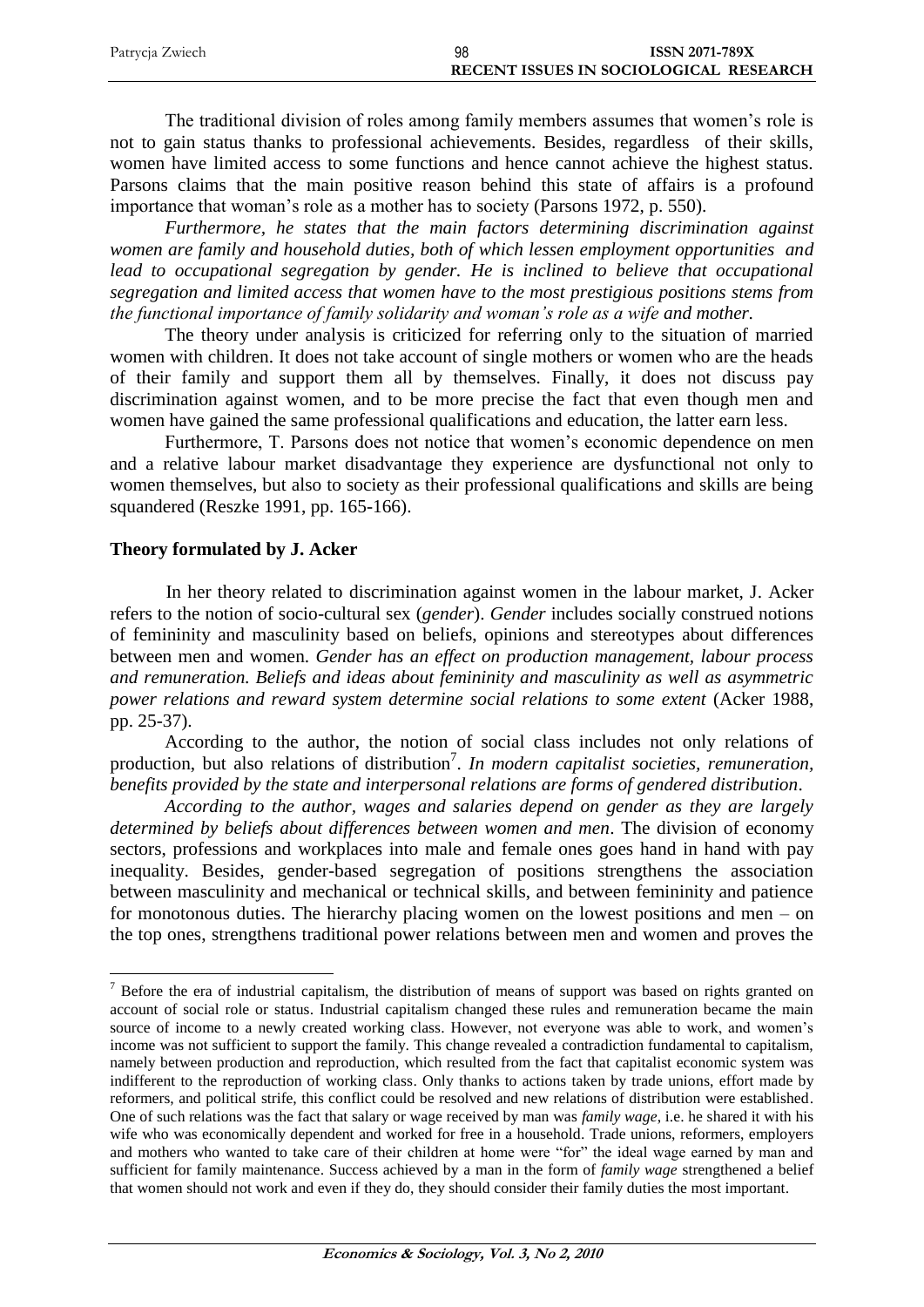| Patrycja Zwiech | 99 | <b>ISSN 2071-789X</b>                  |
|-----------------|----|----------------------------------------|
|                 |    | RECENT ISSUES IN SOCIOLOGICAL RESEARCH |

symbolic association between masculinity and leadership, and between femininity and support (Reszke 1991, p. 172). This inequality is justified with differences between sexes. In practice, this implies that remuneration received by man should be higher than remuneration received by woman.

Such an attitude highlights differences in remuneration received by women and men. *All in all, wages and salaries depend on gender and reflect relative disadvantage of women. The division of labour by gender and the ideology of family wage require men's wage to be distributed among family members*.

*Another form of gender-based distribution are social security benefits. Differences between men and women can also be noticed in this case. Benefits for men are as a rule related to previous employment or military service, and for women – necessity to maintain children. The state often plays the role of man-breadwinner*. Therefore, the distribution is determined by the socially construed notions of femininity and masculinity, hence it is *gendered* (Reszke 1991, p. 173).

*Another form of gendered distribution are interpersonal relations, mainly between married couple. Traditional approach according to which women perform non-professional, protective and family roles, the division of labour by gender as well as family wage ideology lead to the fact that it is men's income that is distributed among family members*.

Therefore, the theory formulated by Acker identifies the following determinants of discrimination against women: cultural norms, division into women's and men's activities, division of family duties, social policy pursued by the state and non-economic roles performed by women.

J. Acker pays attention to low income received by women, limited opportunities for promotion they have and their economic dependence on men. Still, she does not analyse the reverse relationship, namely the effect that household duties and care of children have on the situation of women in the labour market.

### **Conclusion**

 $\overline{a}$ 

Freedom of thought, speech, movement and work – nowadays these are completely natural to women. However, they had to fight for it for a long time. In Europe and North America women achieved a lot – yet there are still spheres of life in which they are discriminated against, e.g. in the labour market, and to be more precise with reference to jobs, professions, positions, remuneration and access to training (Zwiech 2008, pp. 317-328; Zwiech 2007, pp. 71-88). None of the aforementioned sociological concepts derived from the theory of social classes and stratification presents all the angles of discrimination against women in a thorough and comprehensive way. Still, they account for the phenomenon to some extent.

The class structure theories differ in the main assumptions and visions of society. They suggest that low income generated by women and limited access to more rewarding positions (that give considerable power) stem from reproductive function they perform, household duties, limited opportunities to develop their qualifications and be promoted, limited resources<sup>8</sup> and asymmetric power relationship between men and women. Together with patriarchy, power relations as well as socially construed notions of masculinity and femininity are factors determining the unfavourable situation of women in the labour market, which is reflected in unfair pay distribution, horizontal occupational segregation by gender and the fact that women occupy the lowest positions in organizational hierarchy.

<sup>&</sup>lt;sup>8</sup> Reward distribution systems within a family, country or at work are unfavourable to women. Hence, their resources are limited and so are their rights and privileges .